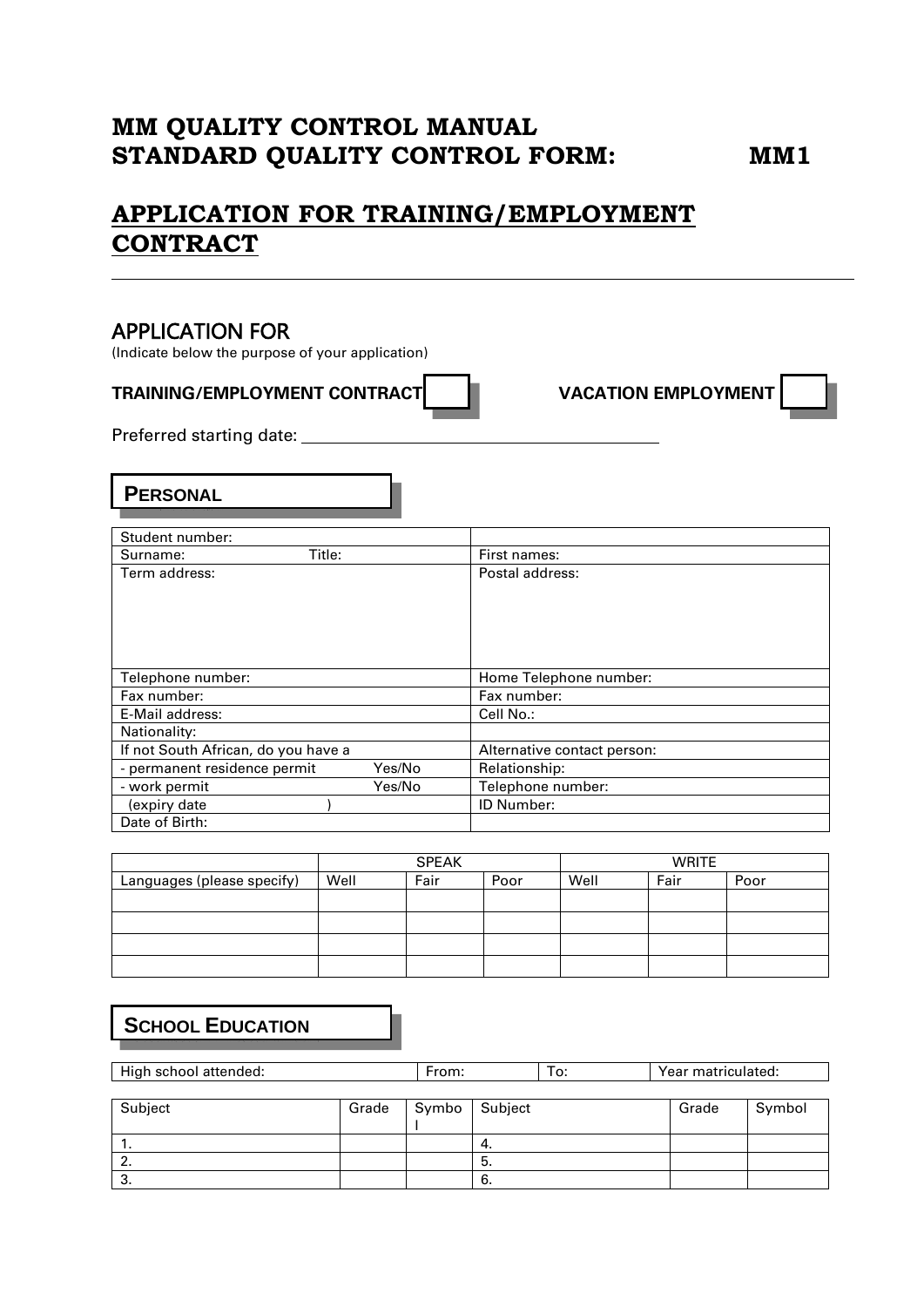### **TERTIARY EDUCATION**

| If not currently registered at a tertiary institution, which do you plan to attend? |             |    |                  |  |  |  |  |
|-------------------------------------------------------------------------------------|-------------|----|------------------|--|--|--|--|
| University/Institution                                                              | <b>From</b> | Гο | Degree / Diploma |  |  |  |  |
|                                                                                     |             |    |                  |  |  |  |  |
|                                                                                     |             |    |                  |  |  |  |  |
|                                                                                     |             |    |                  |  |  |  |  |
|                                                                                     |             |    |                  |  |  |  |  |

┓

#### Details of subjects completed

| Details of subjects completed |   |                      |   |          |   |                      |   |                      |   |
|-------------------------------|---|----------------------|---|----------|---|----------------------|---|----------------------|---|
| 1 <sup>st</sup> Year          | % | 2 <sup>nd</sup> Year | % | 3rd Year | % | 4 <sup>th</sup> Year | % | 5 <sup>th</sup> Year | % |
|                               |   |                      |   |          |   |                      |   |                      |   |
|                               |   |                      |   |          |   |                      |   |                      |   |
|                               |   |                      |   |          |   |                      |   |                      |   |
|                               |   |                      |   |          |   |                      |   |                      |   |
|                               |   |                      |   |          |   |                      |   |                      |   |
|                               |   |                      |   |          |   |                      |   |                      |   |
|                               |   |                      |   |          |   |                      |   |                      |   |
|                               |   |                      |   |          |   |                      |   |                      |   |
|                               |   |                      |   |          |   |                      |   |                      |   |
|                               |   |                      |   |          |   |                      |   |                      |   |

Subjects to be written this year and semester results:

Scholarships, academic distinctions or other personal achievements;

Are you currently in receipt of a bursary from another organisation? (If yes, please give details and commitments)

### **EXTRAMURAL ACTIVITIES**

Please record your non-academic activities (e.g. participation in societies, sport, extra-curricular activities, voluntary services).

Mention any posts of responsibility. What have you contributed and how have you benefited?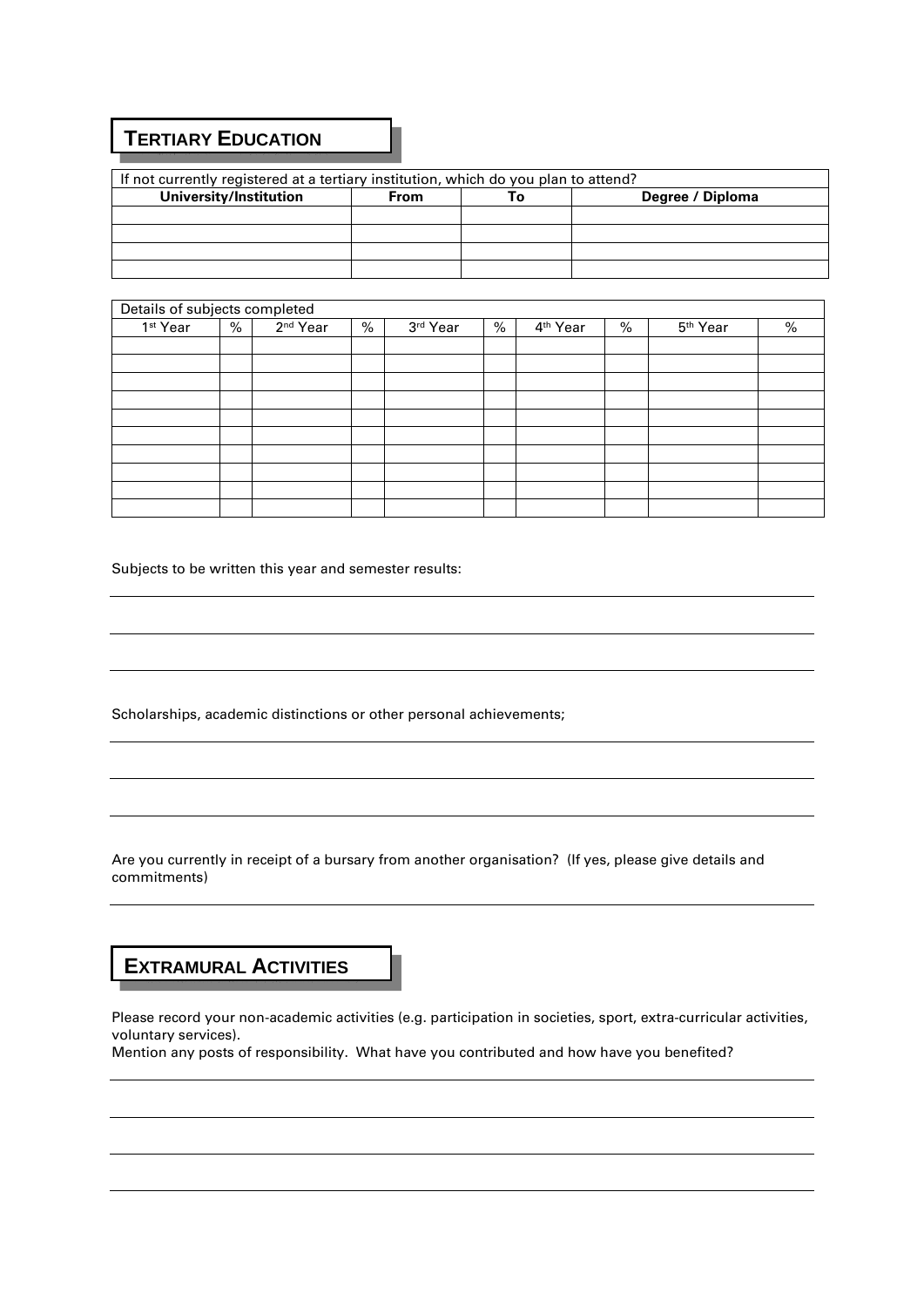# **PREVIOUS EXPERIENCE**

| Name & location of<br>employer/organisation | From | ۱o | Nature of work |
|---------------------------------------------|------|----|----------------|
|                                             |      |    |                |
|                                             |      |    |                |
|                                             |      |    |                |
|                                             |      |    |                |
|                                             |      |    |                |

Are there any particular skills and insights, which you have gained from this work?

# **REFERENCES**

| Name:             | Name:             |
|-------------------|-------------------|
| Relationship:     | Relationship:     |
| Address:          | Address:          |
| Telephone number: | Telephone number: |

# **CAREER AMBITIONS**

Why have you chosen chartered accountancy as a career? Refer to any alternatives which you may have considered. Explain how you believe your personal qualifications and abilities could help you to become a successful chartered accountant with Mervitz & Malan?